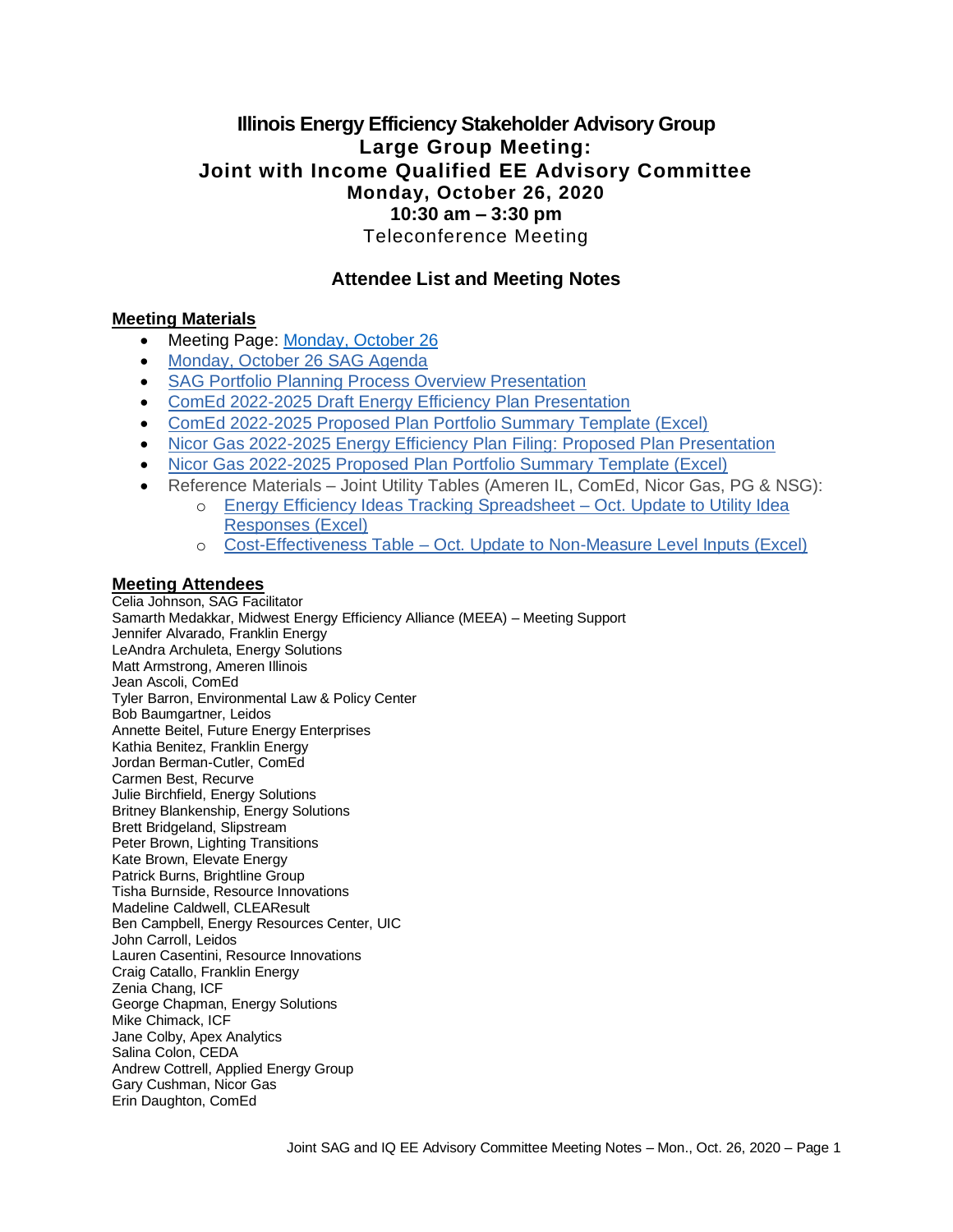Naomi Davis, Blacks in Green William Davis, Bronzeville Community Development Partnership Larry Dawson, IL Association of Community Action Agencies (IACAA) Leanne DeMar, Nicor Gas Mark DeMonte, Whitt-Sturtevant, on behalf of Ameren IL Atticus Doman, Resource Innovations Erika Dominick, Walker-Miller Energy Services Nick Dreher, MEEA Gabe Duarte, CLEAResult Allen Dusault, Franklin Energy Deb Dynako, Slipstream Katherine Elmore, Community Investment Corp. Jeff Erickson, Guidehouse Lance Escue, Ameren Illinois Jim Fay, ComEd Jake Felton, Resource Innovations Scott Fotre, CMC Energy Julia Friedman, Oracle Mike Frischmann, Ecometric Consulting Diana Fuller, IACAA Lauren Gage, Apex Analytics Omayra Garcia, Peoples Gas & North Shore Gas Aimee Gendusa-English, Citizens Utility Board Jean Gibson, Peoples Gas & North Shore Gas Laura Goldberg, NRDC Jon Gordon, Enervee Kevin Grabner, Guidehouse Molly Graham, MEEA Andrey Gribovich, DNV-GL Mary Ellen Guest, Chicago Bungalow Association Kelly Gunn, ComEd Randy Gunn, Guidehouse Vince Gutierrez, ComEd Rich Hackner, GDS Associates Jim Heffron, Franklin Energy Dave Hernandez, ComEd Travis Hinck, GDS Associates Julie Hollensbe, ComEd Hannah Howard, Opinion Dynamics Jeff Hurley, Blue Green Alliance Michael Ihesiaba, ICF Tamaira Jackson, Ameren Illinois Connor Jansen, Slipstream Jim Jerozal, Nicor Gas Amy Jewel, Elevate Energy Mark Johnson, Steptoe Mary Johnson, Resource Innovations Cheryl Johnson, People for Community Recovery Kevin Johnston, Green Homes IL Maurice Kaiser, Honeywell Lalita Kalita, ComEd Haley Keegan, Resource Innovations Erin Kempster, Energy Solutions Mike King, Nicor Gas Catul Kiti, ICF Jonathan Kleinman, Aiqueous Paige Knutsen, Franklin Energy Chester Kolodziej, Northern IL Summits and Expos Larry Kotewa, Elevate Energy Derek Kruk, DFK Enterprise Steven LaBarge, ComEd Daniel Lach, Thresholds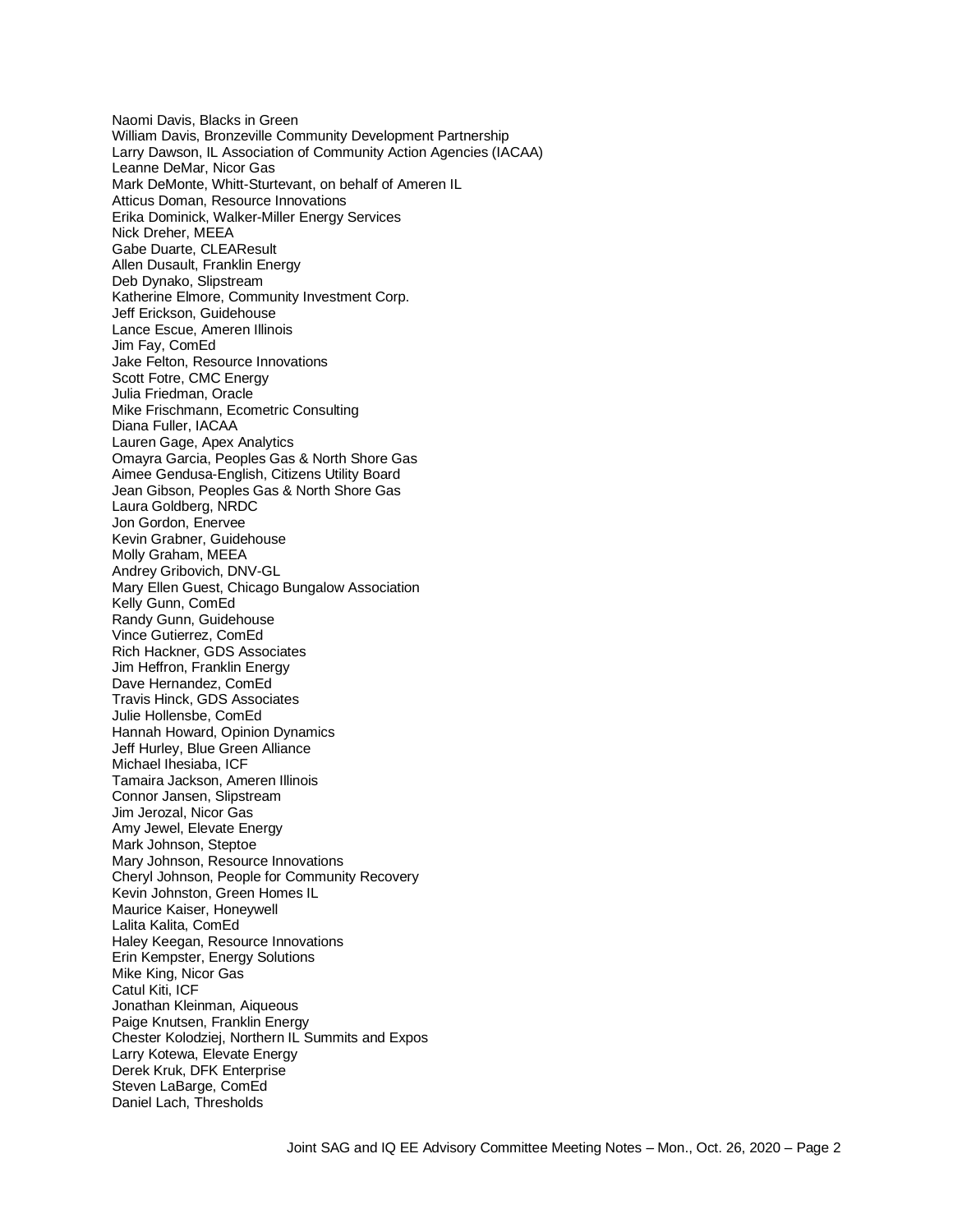John Lavallee, Leidos Sharon Sy Lewis, Meadows Eastside Bruce Liu, Nicor Gas Nora Lovrien Buehler, ICF Ashley Lucier, SEEL Molly Lunn, ComEd Karen Lusson, National Consumer Law Center Sharon Madigan, ComEd Marlon McClinton, Utilivate Leanna McKeon, Chicago Housing Authority Brady McNall, DNV-GL Rebecca McNish, ComEd Samarth Medakkar, MEEA Nishant Mehta, Guidehouse Gina Melekh, Franklin Energy Tim Melloch, Future Energy Enterprises Jennifer Michael, Ameren IL Mark Milby, ComEd Abigail Miner, IL Attorney General's Office Lisa Miranda, Rebuilding Together Metro Chicago Anne Mitchell, Jenner & Block, on behalf of Nicor Gas Andy Mitchell, Oracle Bruce Montgomery Jennifer Moore, Ameren IL Jennifer Morris, ICC Staff Phil Mosenthal, Optimal Energy, on behalf of IL Attorney General's Office Catherine Mrase, ComEd Kelly Mulder, ILLUME Advising Denise Munoz, ComEd Jackie Nagel, Nicor Gas Chris Neme, Energy Futures Group, on behalf of NRDC Rob Neumann, Guidehouse Yami Newell, Elevate Energy Dantawn Nicholson, ComEd Melvin Nicks, ComEd Victoria Nielsen, Applied Energy Group Eric O'Neill, Michaels Energy Maria Onesto Moran, Green Home Experts Randy Opdyke, Nicor Gas Antonia Ornelas, Elevate Energy Angie Ostaszewski, Ameren IL Ashley Palladino, Resource Innovations Stacey Paradis, MEEA Deb Perry, Ameren IL Hanh Pham, Willdan Energy Solutions Michael Pittman, Ameren IL Kristen Pratt Kalaman, Resource Innovations Beatrice Quach, Resource Innovations Andrew Rains, IACAA Joe Reilly, Applied Energy Group Jenny Riley, Elevate Energy Zach Ross, Opinion Dynamics Emma Salustro, ComEd Anthony Santarelli, Smart Energy Design Assistance Center (SEDAC) Elena Savona, Elevate Energy Leah Scull, CLEAResult Cynthia Segura, Metropolitan Mayors Caucus Craig Sieben, AECOM Kristol Simms, Ameren Illinois Ramandeep Singh, ICF Grant Snyder, IL Attorney General's Office Jacob Stoll, ComEd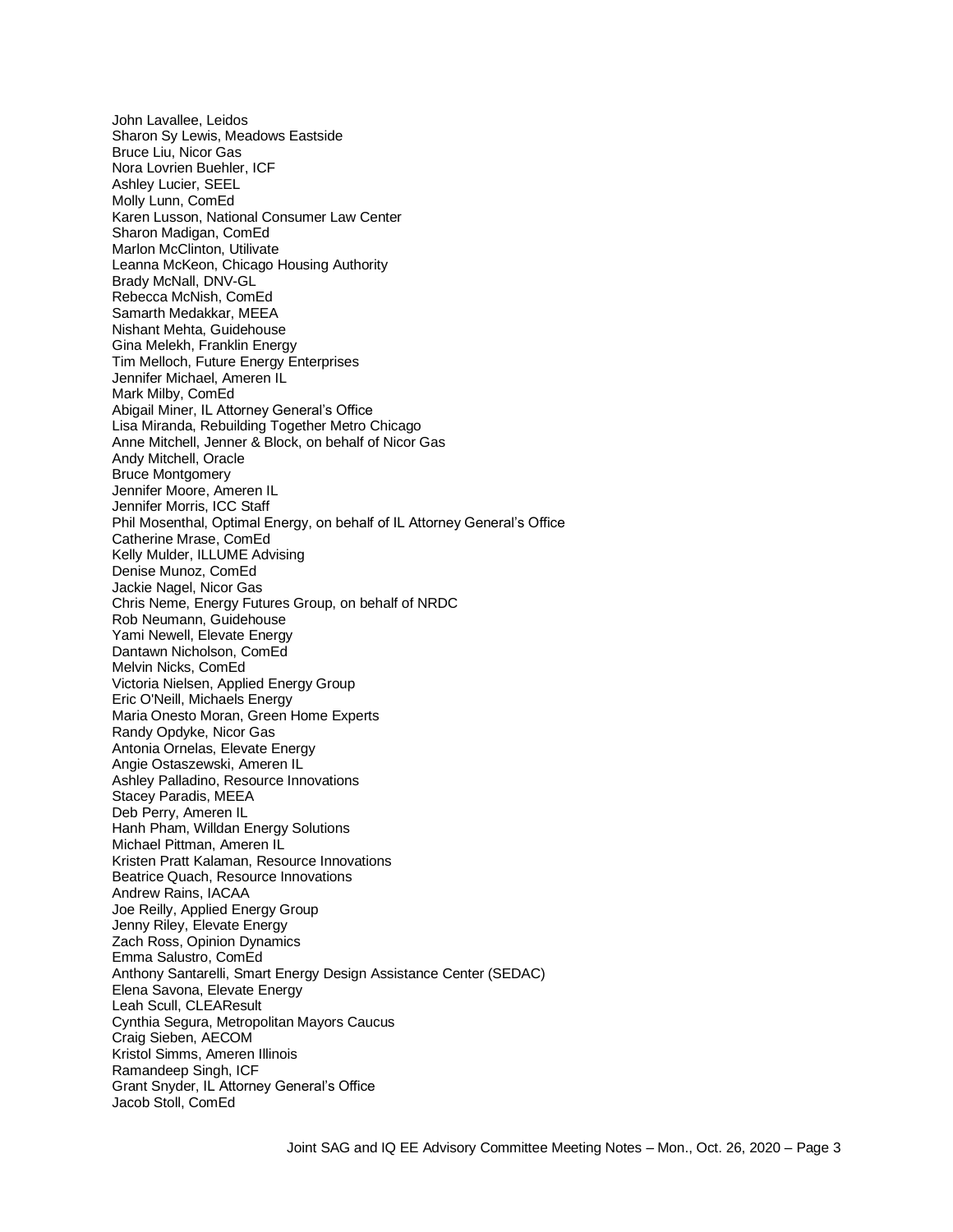Mark Szczygiel, Nicor Gas Harsh Thakkar, Franklin Energy Todd Thornburg, ComEd Rick Tonielli, ComEd Chris Townsend, CJT Energy Law Rob Travis, Cascade Energy Andy Vaughn, Ameren Illinois Bridget Williams, Guidehouse Nate Warren, Resource Innovations Ted Weaver, First Tracks Consulting, on behalf of Nicor Gas Karen Weigert, Slipstream Tiffany Welch, Agentis Shelita Wellmaker, Ameren IL David Whittle, Leidos Peter Widmer, Power Takeoff Ken Woolcutt, Ameren IL Grace Wroblewski, Applied Energy Group Fred Wu, Aiqueous Scott Yee, Resource Innovations Cate York, Citizens Utility Board Angie Ziech-Malek, CLEAResult Liz Zimmerly, ComEd Brittany Zwicker, CLEAResult Jim Dillon, Ameren IL Christina Pagnusat, Peoples Gas & North Shore Gas Patricia Plympton, Guidehouse Arvind Singh, DNV-GL Chris Vaughn, Nicor Gas

#### **Meeting Notes**

Follow-up is indicated in red within the notes.

**Meeting purpose:** The purpose of the Oct. 26-27 meetings is for Illinois utilities to present preliminary draft 2022-2025 EE Plan Portfolios.

# **SAG Portfolio Planning Process Overview**

*Celia Johnson, SAG Facilitator Annette Beitel, Future Energy Enterprises, IQ South Advisory Committee Facilitator*

#### **Process Overview**

- Objective is to reach consensus, budgets portfolio objectives program ideas, design
- Participants are Large Group joint with IQ North and South Committees
- Final negotiations will take place following end of planning process
- ICC filings for approval on EE plans on or before March 1, 2021

#### **2020 Planning Process Steps to Date**

- March: Utilities presented overview of current portfolios
- April: SAG, IQ North and South Committees proposed ideas for portfolios (posted on SAG site)
- May + Early June: EE idea proposals from stakeholders
- June: Utilities provided initial response to ideas
- Addl topics included utility EE potential study results, evaluation planning, COVID-19 impacts and equity hiring and workforce development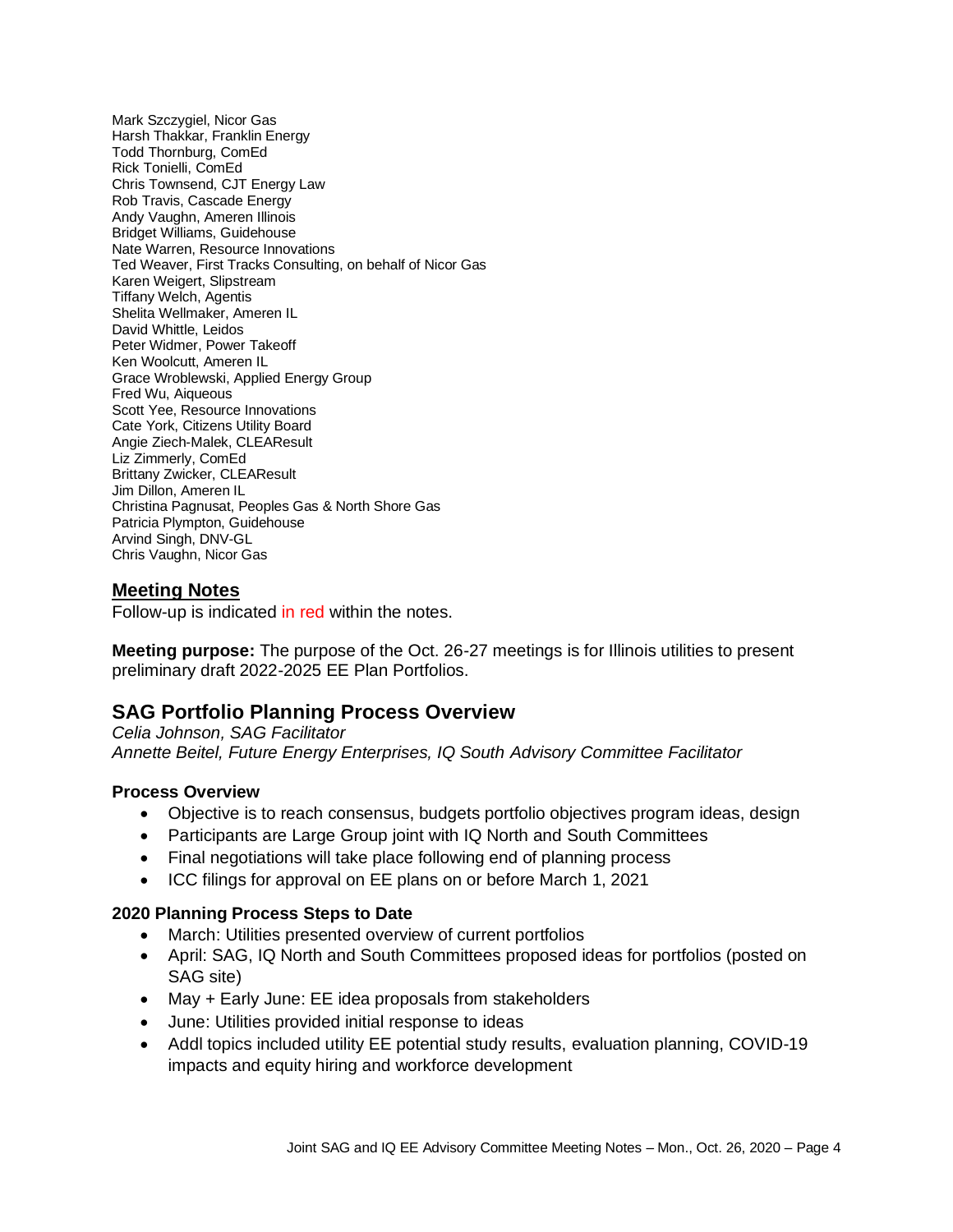## **Final Planning Process Steps**

- October: Utilities present preliminary draft portfolios
- Reviewed Initial Feedback on 2022-2025 EE Portfolios
	- o Nov. 16 and 17 meetings
	- o Notify Celia no later than Friday, November 6 if you would like to share feedback for the meeting
	- o Summary of topics/feedback is due Thursday, Nov 12
- Reviewed Final Negotiations process
	- o Begins early December
	- o Non-financially interested stakeholders are parties that do not have a financial stake in the utility EE Portfolios (see process rule, pages 9-10 of SAG Process Guidance on SAG website)
	- o Key steps:
		- Reach conceptual agreement by January 15
		- **EXECUTE:** Finalize stipulated agreements by end of January
		- Utilities file plans with ICC by March 1

## **IQ South: Ameren IL and Nicor Gas Update**

*Annette Beitel, Future Energy Enterprises, IQ South Committee Facilitator*

- Reviewed Statutory Directive for IQ South Committee
- IQ Committee feedback is ongoing while SAG process is time limited.
- Certain elements of the next four-year plan will be locked down once plans are filed on March 1, 2021:
	- o IQ Program Budgets and Savings Targets
	- o Stipulations related to IQ portfolio and programs, and whole portfolio
- Reviewed Small Group CAA/CBO Focus Group Meetings:
	- o Organized by the IQ South facilitation team. Both Ameren IL and Nicor have held small group CAA/CBO only meetings.
	- o Found that large-group meetings were an intimating process for receiving feedback. Participants provided feedback on other goals we had for IQ programs, comments on IQ proposals, existing programs that each utility offers, program ideas that have emerged from the IQ South committees.
	- o Many ideas are implementation related; some are plan related. We are expecting that several CBOs/CAAs will participate and provide feedback to the SAG group during November meeting.
- [Chris Neme] Have there been similar conversations in the North IQ Committee?

# **ComEd Preliminary 2022-2025 EE Portfolio Plan**

*Denise Munoz, Molly Lunn, Jacob Stoll, Jim Fay and Rebecca McNish, ComEd*

# **Opening Remarks**

- The days of low-hanging fruit are gone. FEJA increased goals for gas and electric utilities. ComEd has one if not the largest EE portfolio in the country. It has continued to grow while providing additional programs.
- We have benchmarked our portfolio and see ways to improve. We've identified that programs are fragmented and can cause some confusion.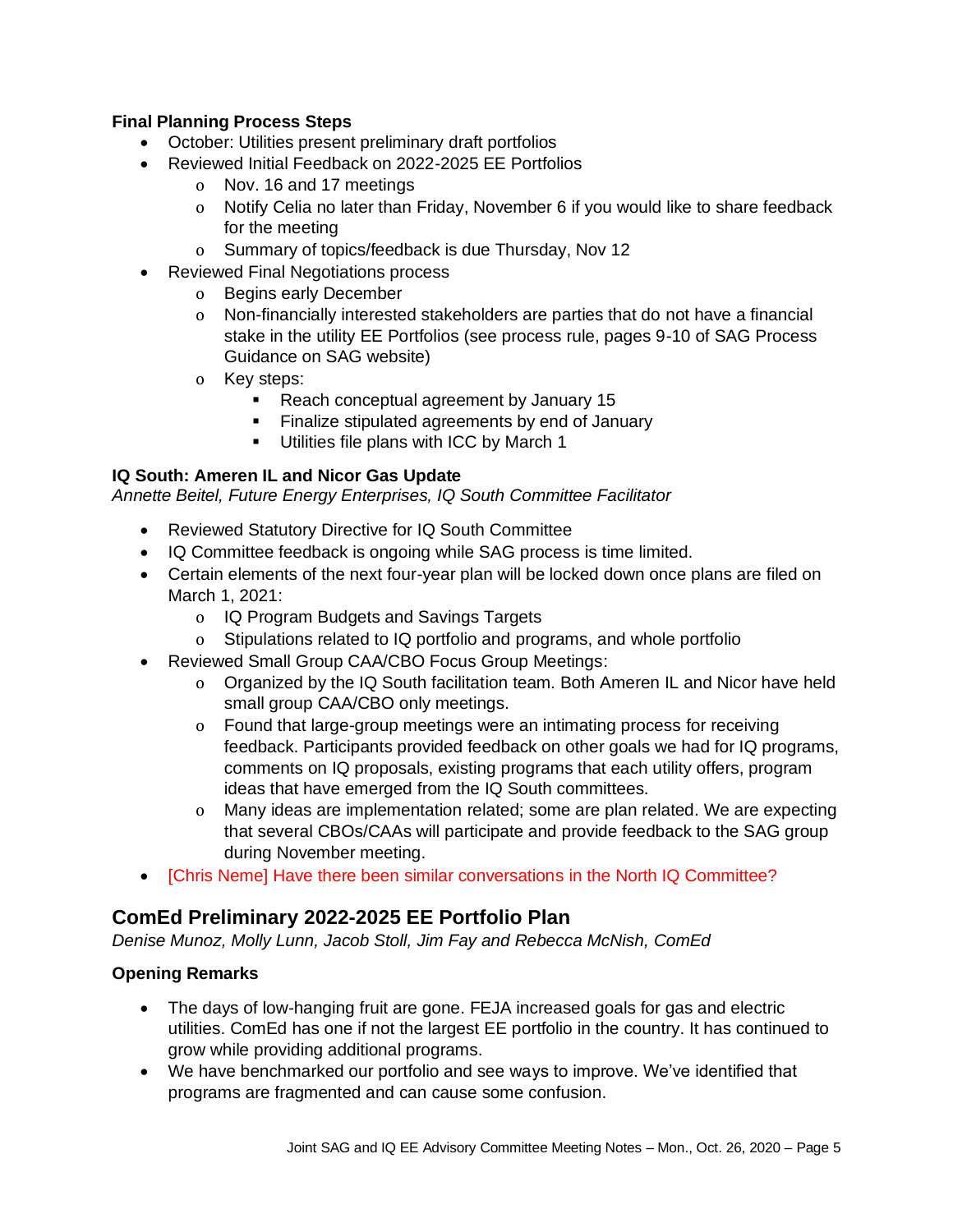- Diversity spend, workforce development and Income Qualified (IQ) programs are a particular focus area. IQ spend for ComEd's Plan 6 nearly doubles the IQ plan budget from Plan 5.
- This Plan also stretches and takes on larger risk than the previous plan. In the end, we need to be creating value to customers, with a clear path to meeting savings goals, and we believe the Plan presented today is that path.

## **Goals and Budgets**

- Post CPAS FEJA framework
- We are in tune with decisions made in Plan 6 that will impact Plan 7
- Goals and Budgets Table
	- o Legacy savings have declining contributions
	- o Annual incremental goals (AAIG)
	- o Additional metrics: First year savings to achieve CPAS and AAIG
	- o Budget for next four-year plan is last line item. Budget for Plan 6 increased 7% from Plan 5.

#### **Key Portfolio Changes**

- Consolidating programs, reducing the number of programs by streamlining
- Increasing impact in Income Eligible (IE) communities, improve program design and targeting, measure impact
- Emphasis on moving measures upstream. Growing networked lighting controls. Improve efficacy third-party program spend.
- Add new saving opportunities from pilots and market transformation efforts

#### **Overview of Portfolio Consolidation**

- Plan 6 is an opportunity to streamline the portfolio; currently ComEd has 36 programs with 15 implementation contractors (IC), this can be confusing for our team and customers
- Eliminate redundancies; increase administrative efficiency
- This does not mean eliminating programs see consolidated program slide

#### **Cumulative Persisting Annual Savings CPAS Chart**

• Portfolio exceeds CPAS goals through Plan 6

#### **Portfolio Summary**

- Summary of key metrics
- Note first-year savings, total expiring savings, CPAS goals (expecting to overachieve), budgets, cost/kWh, cost-effectiveness, which has improved. Portfolio WAML has also improved.
- We are meeting all carve-outs and IE spending goals.

#### **Summary of Programs Cost and Savings**

- Sorted by segment
- Within each segment, programs are arranged in order of first-year cost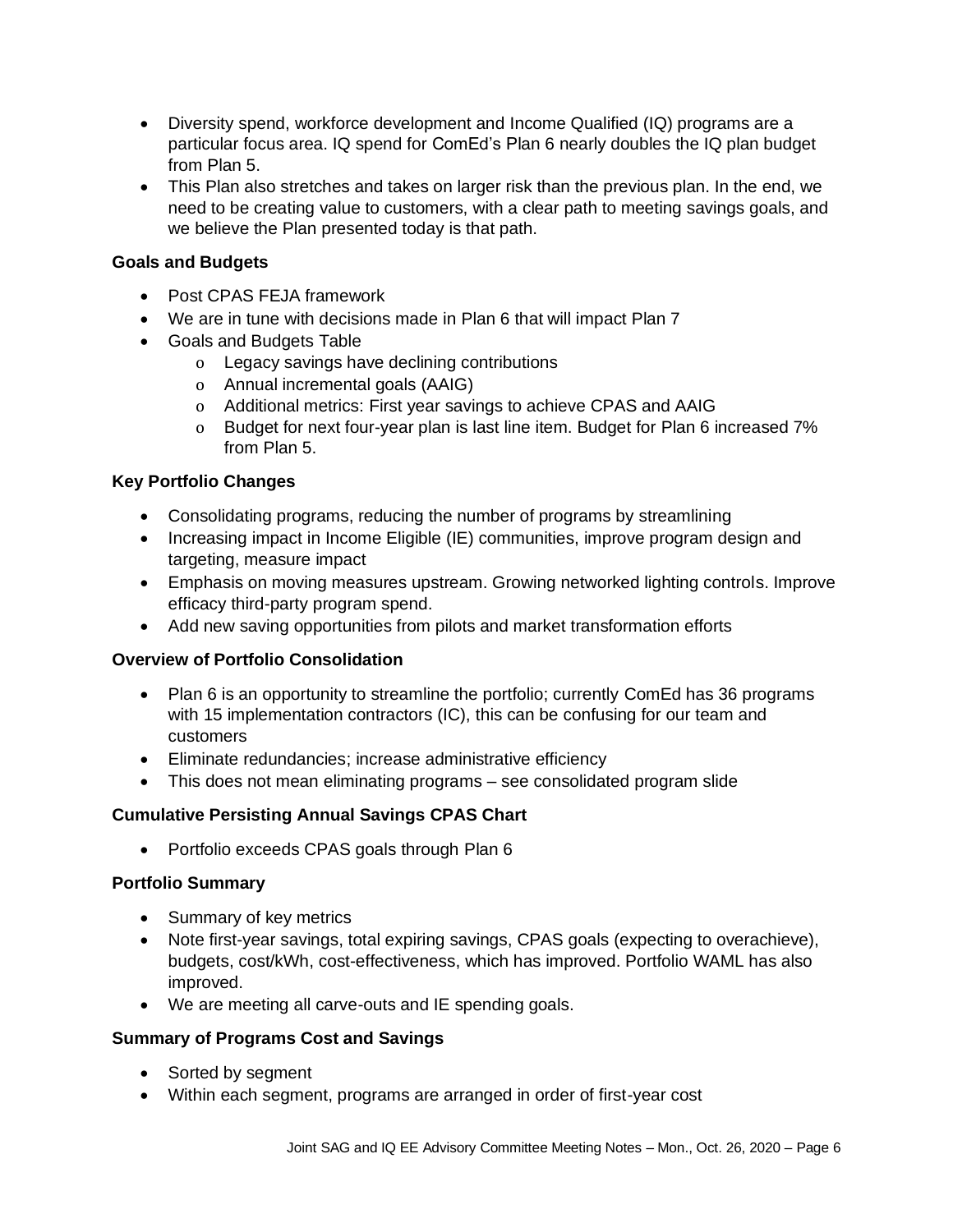## **Persisting Savings and WAML**

## **Total Portfolio Savings and Total Portfolio Budget**

- Business is the largest segment, followed by Residential and Income Eligible.
- Income Eligible savings represents a five-fold increase from the past portfolio.

## **TRC Results**

• We will continue to look for ways to improve C/E

## **Income Eligible & Residential Programs**

#### *Increasing Impact in Income Eligible Communities*

- We spent a lot of time thinking about how we can increase impacts even more in IE communities. In particular, we've been thinking about how we can maximize the impact with the dollars.
- From starting in Q1, we've identified 3 main areas of focus. Design and target, Bridging and Measure Customer Bill Impacts. Through this work we think we'll be able to increase our average program spend.

## *Reviewed Workstream 1: Design & Target*

- Reviewed income eligible and residential program participation analysis 2018/19.
- We found lower than expected participation in programs in areas of greatest need. Only 9% of SF retrofit incentives were going to zip-codes where 70% or more residents are income qualified. In some cases, health and safety issue. It does highlight opportunity to target deepest more comprehensive programs to those who need most.
- Also found residential participation is not occurring in high-density low-income areas.
- Potential financial impacts of programs. We believe that the impacts from comprehensive IE programs high cost will not be significant to the non-IE program overall.

#### *Workstream 1*

- 1. Targeting deepest savings to those who need it: Limit the IE SF program to customers 200% FPL or high arrearages. Overlaps with IHWAP.
	- o Establish more stringent threshold for IE MF (60% of property vs 50% now)
	- o Use the analytics to test targeting strategies to drive participation among the most in need and in high density areas.
- 2. Shift current residential offerings to income eligible customers
	- o IE customers could be directed to these programs, to get more participation in IE communities.
	- o Sliding scale based on your need, you would still be getting something
	- o Establish single intake, similar to one-stop-shop.
- 3. New ways to reach IE customer. Work envisioned in the R&D space.

#### *Workstreams 2 & 3*

• More intentions here but less about specific details. Understand that the next four months will work on details here.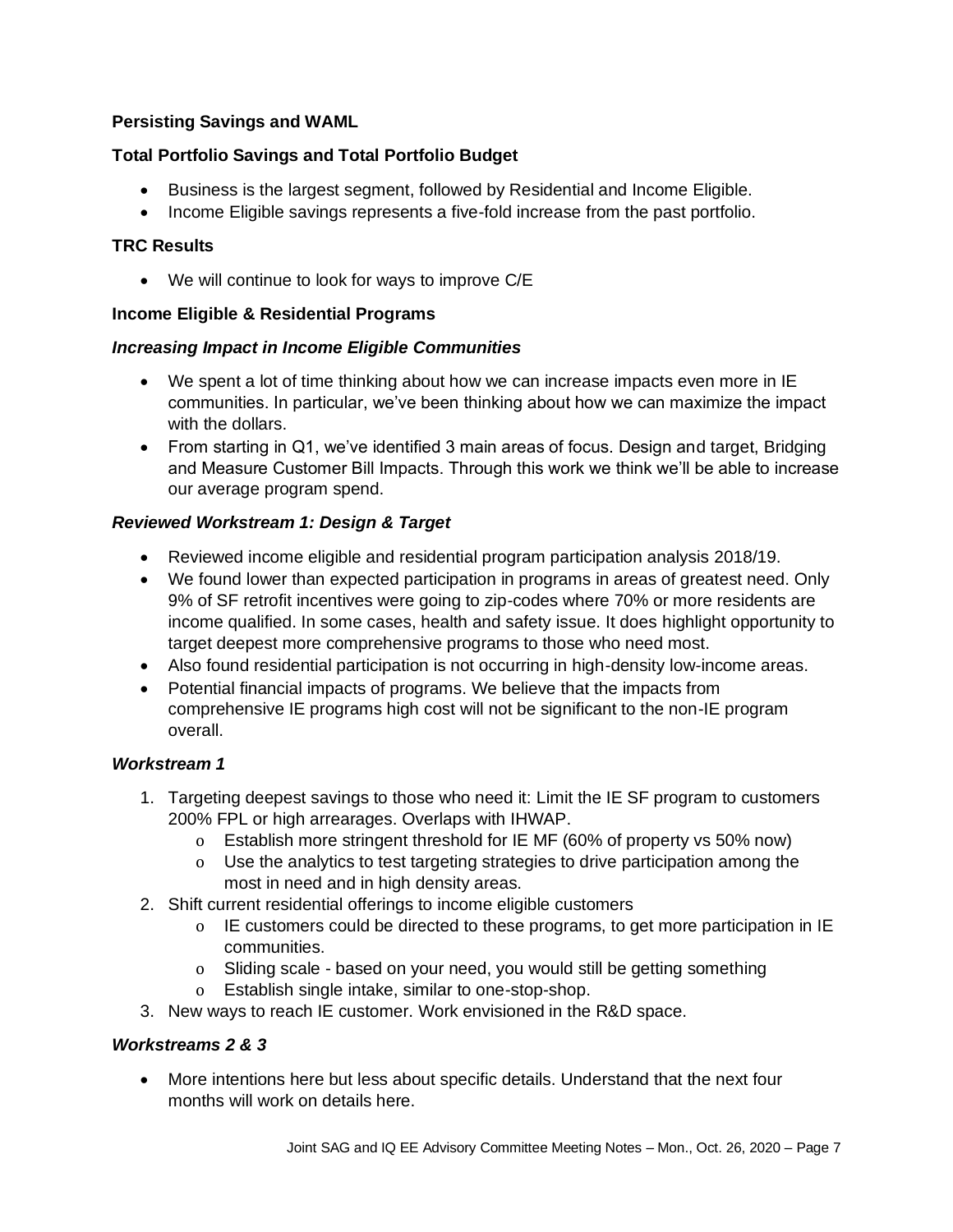- Goal 2: Improving delivery of EE delivery with assistance programs, or other ComEd programs.
- When we pilot the umbrella outreach strategy through CBOs, we are going to sync that with Bill Assistance. Could include training energy assistance staff on energy efficiency. Or incorporating their materials with events in the EA team. Needs to go beyond handout – move toward joint materials or events. Wish more details could be provided but we will work through the next four months.
- Goal 3: Make savings more sustainable and measure and track customer bill impacts more systematically. Ways to follow-up with customers. This is a space where we're open to ideas. It's a new space. Internally, we will try to track what we estimate the bill impacts to be.
- One metric we'd like to track: most customers have applied for an assistance program and how many have applied for efficiency?

# **Key Changes**

- Commitment to funding a coordinated program with IHWAP, goal to get to 100% braided projects within Plan 6.
- Increase spend in multifamily, transitioning current market rate program to focus on IE.
- Coordinating with gas utilities on utility only offerings (outside of IHWAP measures) Ultimately trying to figure how we can best coordinate on the non-IHWAP offerings. Hoping a one stop shop on SF and MF will help achieve this.
- Manufactured Housing served through SF Upgrades. Food-bank IE kit programs. This is a strong offering so we'd like to include this in the regular portfolio.
- Growth of product distribution measures (kits).
- Increase virtual capabilities.

# **Income Eligible and Residential Summary**

- Retail online is still largest contributor, same as in Plan 5.
- Product distribution is second biggest contributor, outpacing HER.
- Substantial increase in IE savings as part of portfolio.

# **Income Eligible Targeted Spend**

- 50% increase from Plan 5 commitment.
- Increased SF/MF comprehensive spend, double from Plan 5.
- MF spend is double Plan 5, including significant IHWAP shift. MF to outpace SF spend.
- IE MF Upgrades line significant increase due to shift of funds from market rate to income eligible.
- Within IHWAP work, we want to shift that to be fully braided. Currently we don't braid as much with IHWAP dollars. We want to work with CAAs to have all projects braided.

# **Business & Public Sector Programs: Key Changes**

- Expanding program to include 0-200kW sized customers. Up to 700 kW from Public
- Incorporate streetlights
- Growth in foundational programs, incentives, small business and targeted systems
- Targeting large C&I customer through focused EE service provider and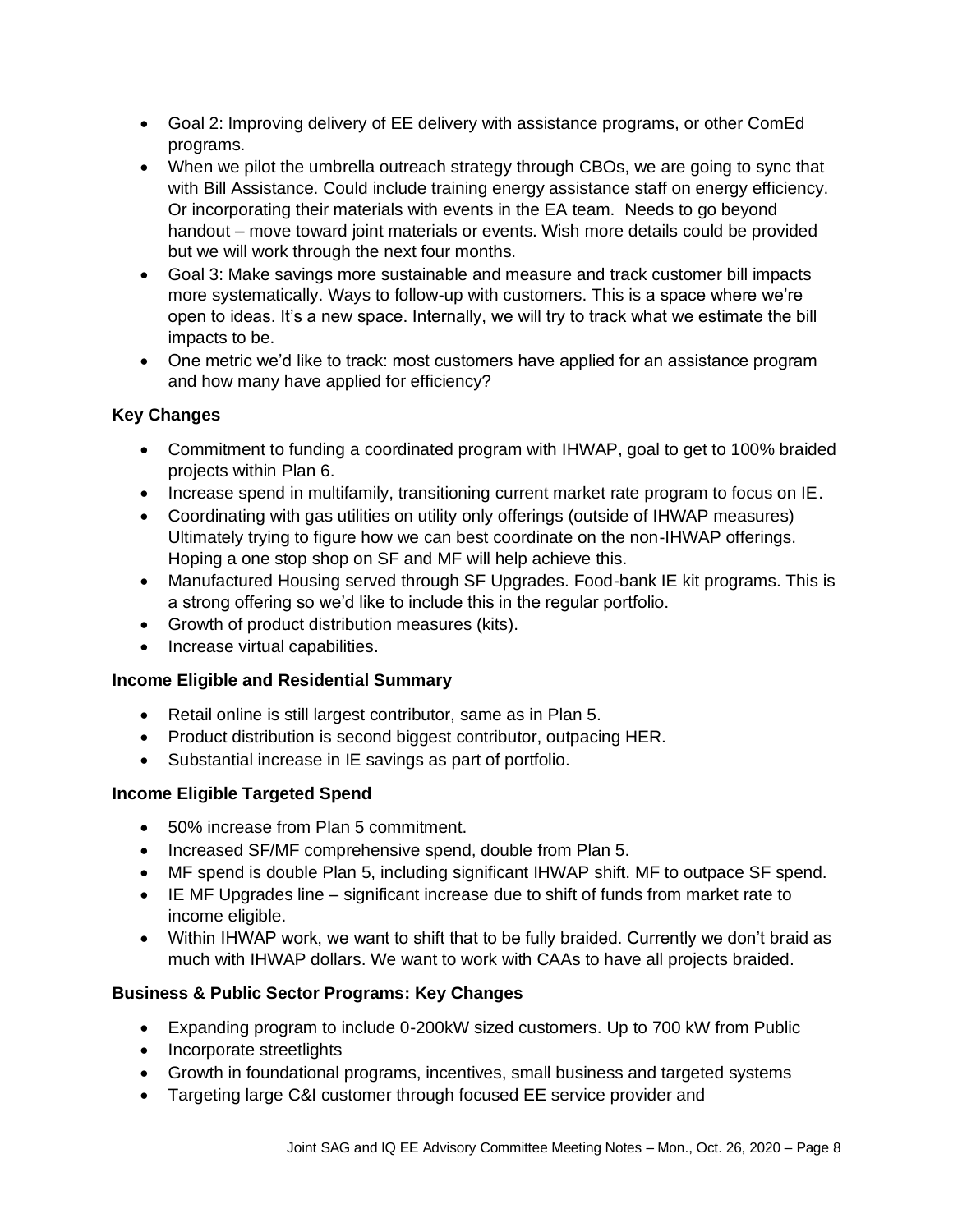- Expansion of measures
- Blue indicates current joint offerings, coordinated in some fashion.
- Predominantly public sector spend will come from incentive programs.

#### **Business Savings Breakdown by Program**

• The chart summarizes where savings are coming from.

*[Phil Mosenthal] On targeted systems, you didn't mention SEM. Is that part of your targeted systems or behavior?* 

*[Jacob Stoll] It's under behavior. Targeted systems include retro-commissioning, optimizing systems and industrial process measures.* 

*[Phil Mosenthal] I believe you do a lot of tubular LEDs. Wondering, in the small biz are you also doing that measure?* 

*[Jacob Stoll] We still have a healthy portion of small business that is lighting.*

*[Phil Mosenthal] Is it dominated by tubular LED replacement or are you trying to get new fixtures and controls?*

*[Jacob Stoll] We can circle back. We do emphasize deeper lighting measures.*

#### **Approach for Third Party Programs**

- Take learnings from Plan 5 to improve efficiency.
- The 11 Third Party programs have seemed to cause some duplication and redundancies, especially in C&I side. Has led to some admin inefficiencies – separate reporting, contracting, etc. This is a challenge.
- Several bidders overestimated their projected impact, cost-effectiveness and many required hand-holding to stand-up offerings.
- In Plan 6, we propose RFP be more targeted; focus on industrial systems and Retro-Commissioning. These fit well together and can be overseen well.
- Set aside a minimum of \$25M administered by one or two vendors.
- We are very open to new ideas and approaches in this space, especially on the industrial systems side.

*[Phil Mosenthal] I'm nervous that by restricting to industrial systems and retro commissioning, you may hinder innovative ideas that may be out there. Would like to discuss further.*

*[Jacob Stoll] We got ideas submitted related to this and willing to think through how to do it. Balance the innovation while making sure it doesn't lead to redundancy.*

## **Portfolio-Level Overview**

- R&D will include ET (emerging tech) and MT (market transformation). Increase the impact of EE portfolio and lower cost.
- To put more money in other programs and meet savings goals, we will be spending less in R&D. Gradual stepdown.
- Themes: best in class program design, MT focus and new measures.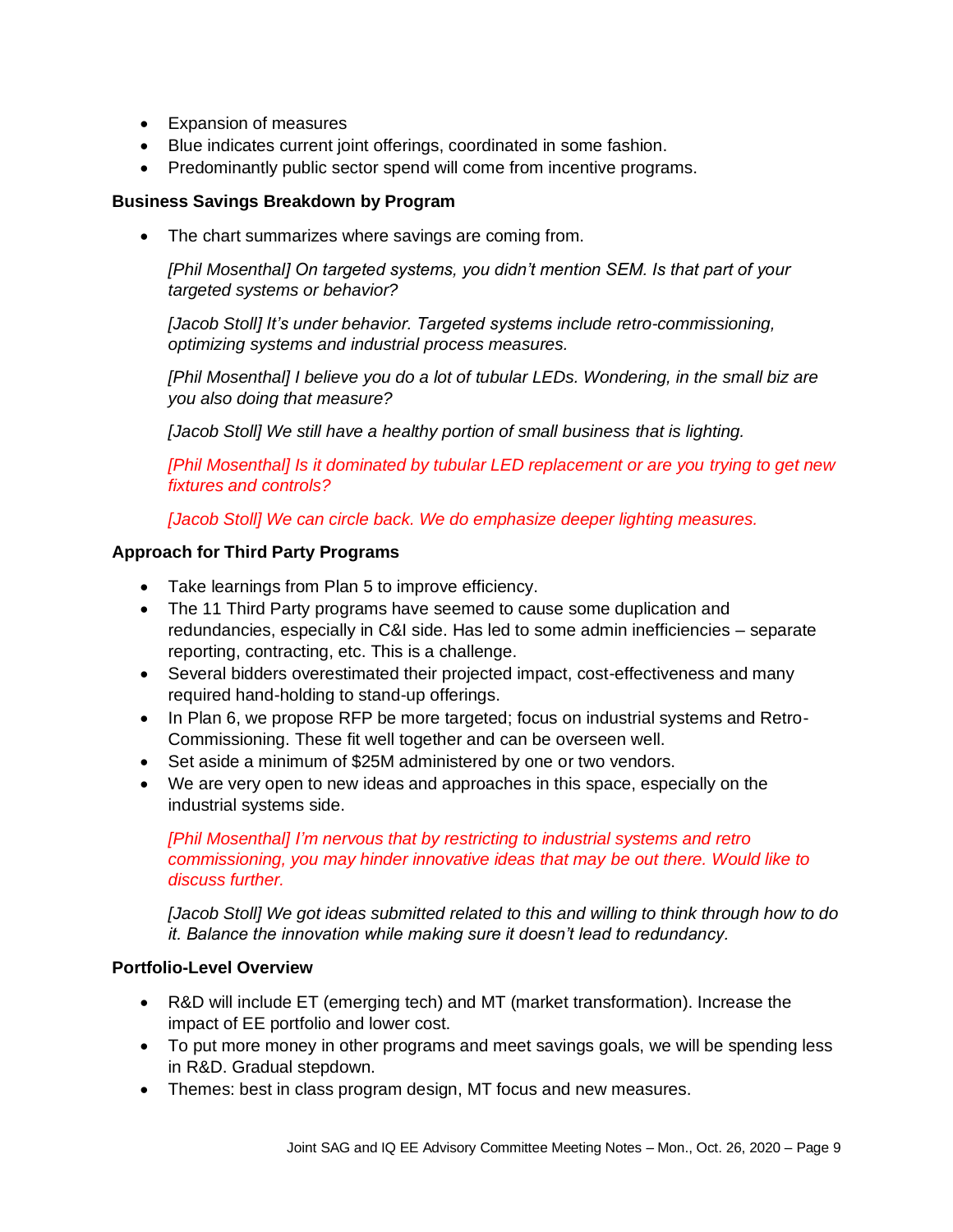• Based on plan 5 experience, 9 million is probably sufficient.

## **Equity Hiring and Workforce Development**

- We feel we can do more here.
- One way can be to set aside dedicated funding to be more intentional. A modest budget will be able to support expanding initiatives.
- Currently 1 million each year.

#### **Other Key Areas**

• We looked at the issues stakeholders have expressed interest in over the years. In terms of solicitation for ideas in the last 6 months, 13 of the ideas are now being evaluated. Other ideas are more operational in nature. Eye towards having something new in 2022. All ideas have feedback on in the spreadsheet.

#### **Midstream/Upstream**

• In plan 6, we will be adding commercial HVAC, Res HVAS and CFS jointly with gas utilities. Planning more growth in plan 6, some groundwork will be needed.

#### **HVAC Participation**

• Anticipated 6-year trend. Anticipating larger growth in SEER 6 ACs and Ductless HP. Growth through midstream channel.

#### **Residential Lighting**

- Looking at residential market, we know that the number of sockets available is a declining number, so programs need to account for this.
- In 2019, in response to the anticipated EISA standard, we reduced our commitment to residential lighting.
- We see going out to 2025 that we will recommit to Res lighting. We see the historical market share being recovered. We had 50% of the transactions in ComEd's service territory. On IE side we were doing 90%.
- We see residential lighting going back to historical levels.

#### **Advanced Power Strips**

- This is something stakeholders have asked about.
- We're at over 1 million power strips. This is ambitious but only represents a 50% increase over today.
- Offered within 11 programs in portfolio, opportunity for marketing.

#### **Commercial Lighting Controls**

- We looked at what other utilities are doing, forecasts on the industry.
- Our goal is optimistic but achievable.
- By the end of plan 5, we will have achieved 77% spend goal.
- Small Business and Standard programs are growth areas.
- If there is interest, we can talk offline to dig into what we're doing, what we're seeing in the marketplace, and assumptions.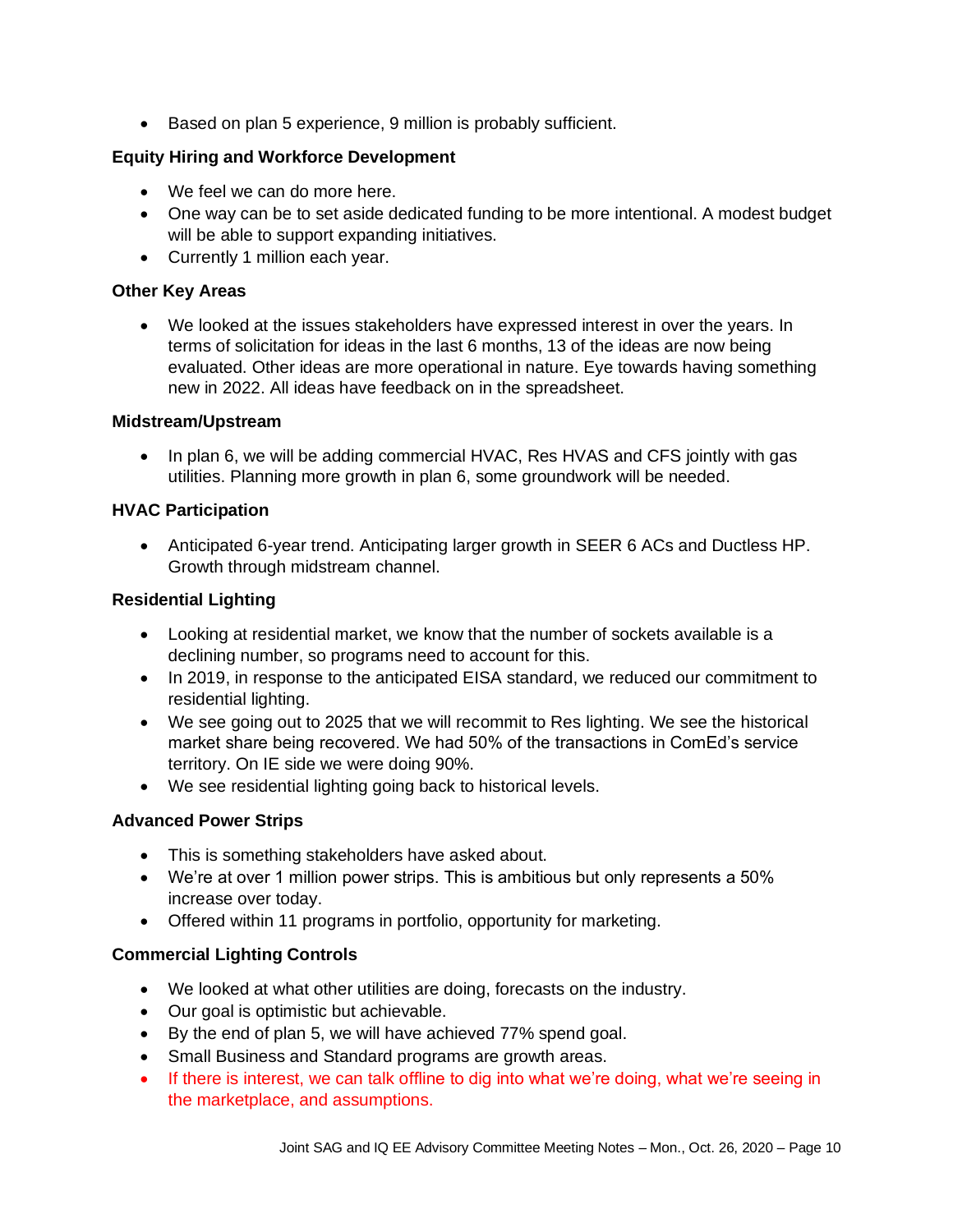*[Chris Neme] I would like to have that conversation. I believe New England utilities are approaching this with upstream incentives or fixtures with integrated controls, as well as downstream for custom, whole building projects. Have you considered this? May be opportunities upstream, more participation.* 

*[Jim Fay] We have gone back and forth on that. Should controls be embedded in*  fixtures, opportunity to move upstream. In Plan 6 we assume we would not do that. If *market presents us with opportunity, it may make sense to do that.* 

*[Chris Neme] Recent data that my colleague shared with me, 200 network lighting control projects, suggested the operating hours are greater than currently assumed in TRM. There may be technical opportunities to adjust savings.* 

*[Jim Fay] There was some frustration during the TRM update process related to NLC. More projects out there would give us more confidence in numbers.* 

#### **Reviewed Therms**

- Compared to evaluation in 2019. About one third of savings comes from IE and another third from Thermostats. We see this continuing.
- The total number of therms well exceeds the 10% cap that we can convert, so we are dealing with a surplus of therm savings.

*[Karen Lusson] To me, this shows why it's important that IQ weatherization be joint. My reading of the statute is that this was about enabling additional savings on gas measures because gas companies don't have same budget as electric, which is particularly true for weatherization. If IHWAP was truly joint, there would be less of a need for ComEd to claim therms.* 

*[Molly Lunn] We have a lot more resources. If we had all programs be joint, that would reduce therms here but we still claim a lot of therms from the MF work with Peoples Gas in IQ space. Gas can't match spend there. Simply, we have more therms than cap allows them to be claimed.*

*[Karen Lusson] But certainly this would be minimized if gas truly ran joint programs with ComEd. What should be a naturally occurring joint program is not being run jointly. Bothersome that there would still be parallel programs not joint, doubtful that Commission would approve. Would hope that companies make it a reality.*

*[Molly Lunn] Thank you for sharing feedback.*

*[Phil Mosenthal] I noticed there are about half as many therms available on the IE MF program as there was in 2019. Are you ramping down the non-IHWAP portion of that program? It seems that if you're ramping up spend in MF, there would be more therms to claim.*

*[Molly Lunn] I understand what both you and Karen are saying. We may need to break this into more detail as it's more complicated.*

#### **Avoided Costs**

- We updated the SAG in June on our inputs to cost-effectiveness calculations.
- Since June, we've updated our 2021 avoided costs. This is what the TRC is based on.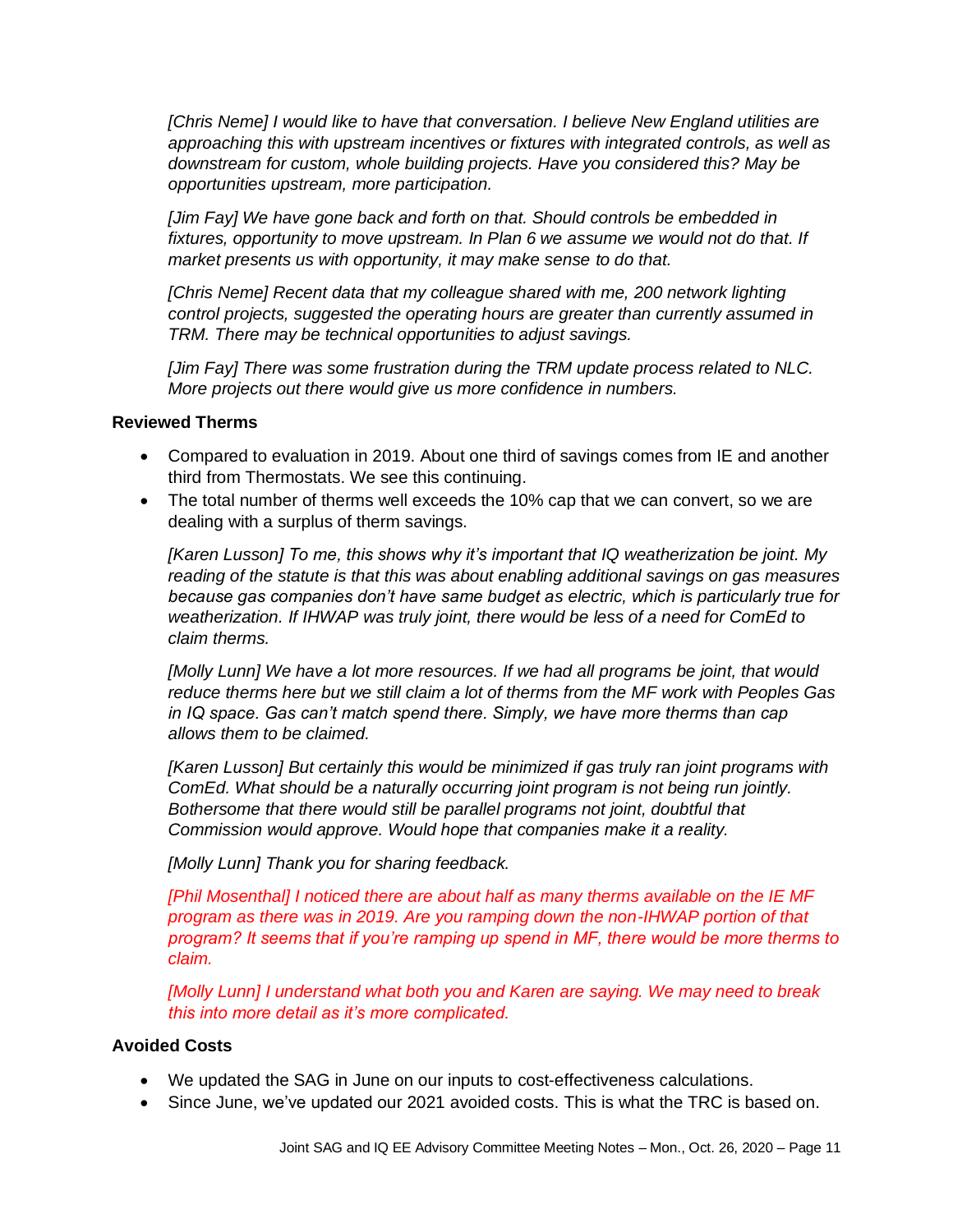- We are now joining the rest of the IL utilities in going to an annual avg avoided cost. This is our first year of transitioning to an annual average.
- The TRC does not include any NEIs so far. We have additional data that we will include in another set of TRCs, includes NEIs including avoided carbon cost.
- The utilities spent time this summer, pursuant to an ICC Staff request, to make carbon calculations consistent.

## **Summary and Next Steps**

- Draft Plan 6 meets statutory goals, stretches in key stakeholder ask areas, and takes on larger risks than previous plans; key elements include:
	- o CPAS goals met and increase to WAML
	- $\circ$  Consolidated programs, to reduce customer confusion and administrative burden
	- o Significant increase in Income Eligible spend, including in comprehensive programs and for multifamily customers
	- o Movement of measures upstream and new savings opportunities
- Portfolio has risks lighting, IE spend ramp up, savings to be claimed from MT programs
- Getting here has not been easy and margins are relatively small
- We look forward to hearing feedback from Stakeholders in November, and in the meantime, please do not hesitate to reach out with questions

# **Nicor Gas 2022-2025 Preliminary EE Plan Portfolio**

*Randy Opdyke, Nicor Gas and Ted Weaver, First Tracks Consulting*

#### **Introductions and Presentation Agenda**

- Proposed plan
- Program design and key changes
- Portfolio sector and program results
- Review recommendations
- Policy items

#### **Proposed Plan Overview**

- 7 Portfolio Design Objectives
- Portfolio and Program Structure
	- o Not far off from current plan. 3 main sectors Res, IQ and Business.
	- o Manage, market, evaluate, innovate (ET & MT)
	- o Doing this together with the other IL utilities

# **Program Offerings Mirror Existing Portfolio**

- Key takeaway a lot of what we're offerings continues from last plan cycle. Blue colored programs indicate new offerings.
- Batch files provide greater visibility.
- Note new offerings in IQ cycle.
- Note: Acronyms are highlighted in the slides; see slide 19.
- We see opportunities to incorporate innovation in all these programs. IE has the same opportunities to innovate.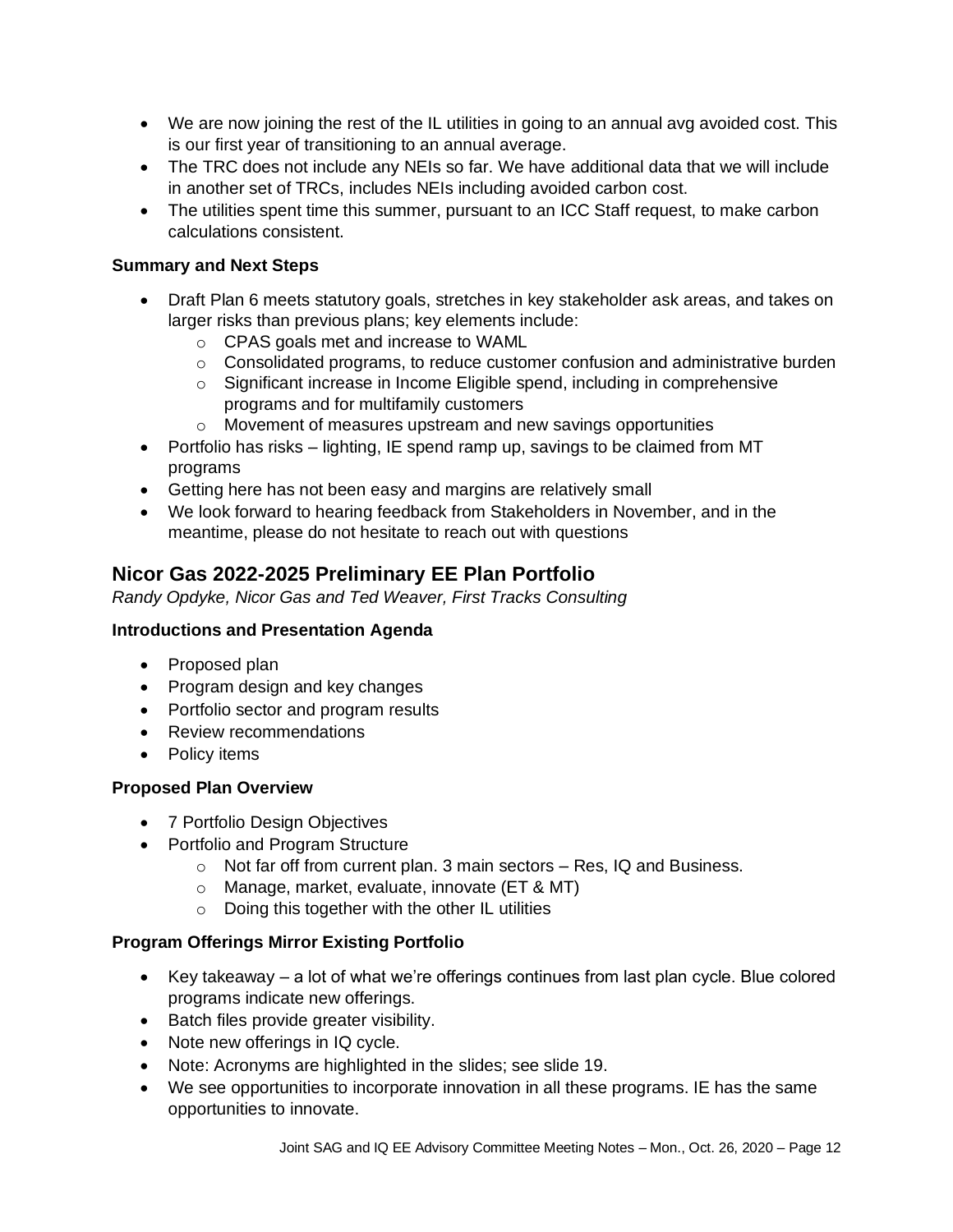## **Budget Increases from Existing Portfolio**

• \$23 M increase for overall budget. Budget increase invested in Res Wx and IQ. Want to make more investment in direct IQ and Residential.

*[Q] Is "Direct IQ" referring to Direct Install?*

*[Randy Opdyke] No, that refers to dedicated IQ dollars.* 

*[Phil Mosenthal] I noticed portfolio is going up 11%, but total budget is 114%. Does that mean you're increasing non-program costs?*

*[Randy Opdyke] Mostly due to evaluation, Emerging Tech, Market Transformation. Reduction is marketing and managing portfolio.*

#### **Comprehensive and Balanced Plan**

- Statutorily required to offer programs to all customer classes.
- Extensive customer engagement over two plan cycles, we will have touched many of their customers.
- Key outcomes:
	- o GHG reduction
	- o Economic impact
- Innovation: Emerging Tech Pilots
	- o Reviewed technologies we are looking at

#### **Spending and Savings**

• Graph indicates budgets going up but savings going down. We will explain the reasons for this.

#### **Large Customers Can No Longer Opt Into Portfolio**

• Starting in 2020, all large gas customers are exempt and cannot opt in. As budget goes up, savings may decline, because we can't engage these customers. And it's harder to reach other customers. These were large companies.

#### **Larger Commitment to Income Qualified (IQ)**

- The budget for IQ is 5 times more compared to how we deliver other programs
- When Nicor Gas filed the last Plan, we received in accurate information from DCEO. Translated into cost understated and savings overstated. Now, over the past several years in implementation, we have more details related to savings and costs. But savings will decline.

#### **Program Design and Key Changes**

• Noted substantial delivery approach and key changes for each program.

#### **Income Qualified Programs and Measures**

• Four programs. In weatherization, there are multiple channels. Includes key measures that offerings touch. Excited to invest more money in here and engage more in this sector. Note joint programs or coordinated programs.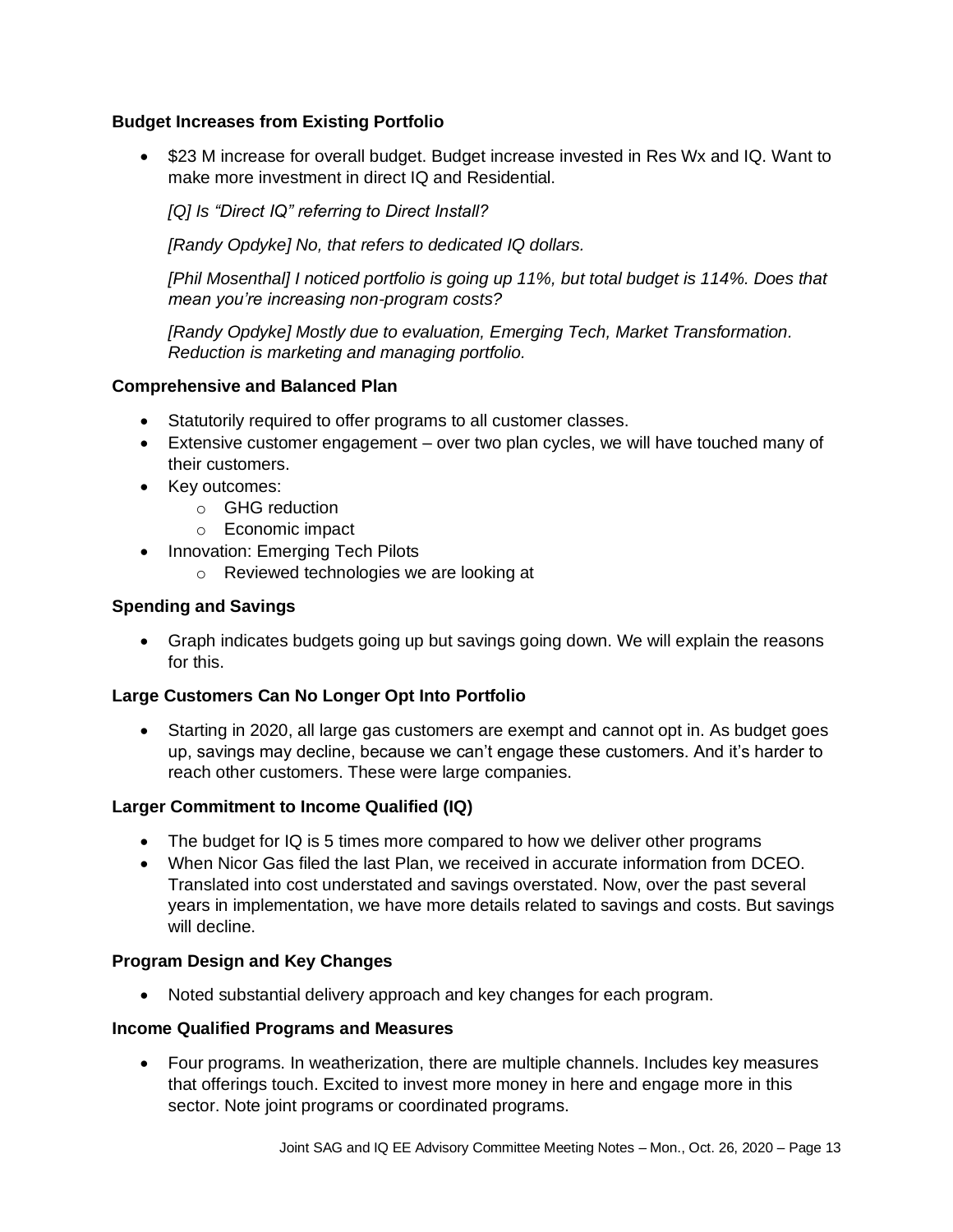- Flexibility in weatherization programs is key.
- Opportunities for innovation and MT measures for IQ.

## **Business Programs and Measures, Delivery Approach and Key Changes**

• Note public and private and joint/coordinated with other utilities.

#### **Portfolio, Sector and Program Results**

- Reviewed Balancing the Portfolio Under Section 8-14 Requirements
- Optimize money spent under cap

## **Reviewed Current vs Proposed Plan Budget and Savings**

- Note increase in annual budget, by sector
- More realistic savings than listed for IQ.
- Majority lifecycle savings come from res and business

#### **Current vs Proposed Cost/Therm and WAML**

• Note cost increase for IQ. DCEO data for current plan was not accurate. Proposed plan cost is more accurate.

#### **Proposed Plan for Residential Programs**

• Note HEER contribution to lifecycle savings

*[Chris Neme] The HES program has DI and ASI component? Just the latter that is building envelope, so how does that break down in the program?*

*[Randy Opdyke] Yes. Slide later shows overall investment related to that.*

*[Phil Mosenthal] And that breaks out for MF?*

*[Randy Opdyke] Possibly. Batch files that will be shared will contain this breakdown. We can follow-up.* 

#### **Income Qualified Spending**

- Reviewed 8-104 statutory requirement. See chart. Larger investment than what is required.
- IQ IHWAP, Healthy Homes, contractor channel
- Largest investment in single program
- Note PHA is expensive. Great measure life, however.
- New Wx kits with outstanding measure life.

*[Laura Goldberg] Do you have a breakdown for IQ Wx for SF and MF?* 

*[Randy Opdyke] Not in these slides, but in our batch files, it breaks this down.*

#### **Business Sector Budget and Savings and Cost/Therm and WAML**

- Improvement in cost efficiency of small business from last plan
- Most cost-efficient portfolio sector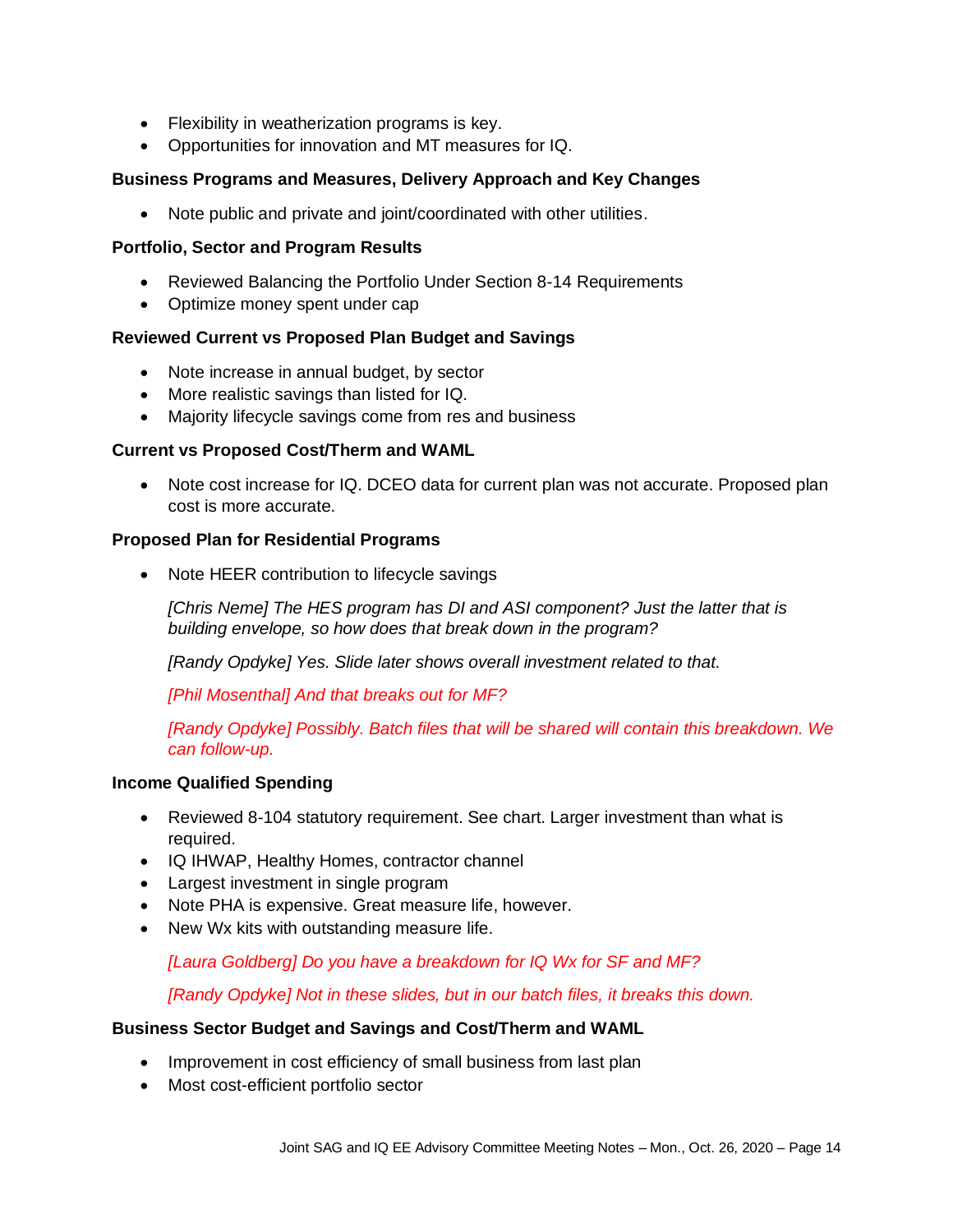#### **Cost-Effectiveness by Program**

- Based on 2022-25 avoided costs
- Consistent method with other utilities for the GHG and NEI adders
- More cost=effective than current portfolio

#### **Stakeholder Recommendations**

- *Response to suggestion to increase IQ spending:* Nicor Gas has proposed a significant increase to IQ budgets, far exceeding 8-104 minimum requirements. Intentional spending.
- *Response to Suggestion to Increase Weatherization Spending:* Costs have gone up because ComEd won't be contributing (to non-income qualified weatherization). There are fewer savings, but we are committed to this sector. We're willing to increase our comprehensive SF and MF budget by 70%.
	- o Converting kwh cost savings without ComEd cost-share.
	- o Various scenarios depicted in graph
	- o Increased investment
	- o Delivering more life-cycle therms compared to NRDC approach
	- o Engaging more customers

*[Chris Neme] A side conversation would be useful; it would be helpful for me to understand how you come to the analytical conclusions. What do you mean about converting savings where ComEd is not cost-sharing? You're converting kWh savings to Therms?*

*[Randy Opdyke] Yes*

*[Chris Neme] Is that true across the board for joint programs? We should follow-up.*

*[Karen Lusson] Is this a non-income qualified program?*

*[Randy Opdyke] Yes, this is non-income qualified weatherization. SF and MF outside IQ. SF weatherization is not cost-effective for ComEd, so gas covering whole cost. MF is still joint.* 

#### **Weatherization Program Design**

- Nicor's strategy is more cost-effective
- More outreach, drive participation
- Integrate On Bill Financing
- Reviewed benefits of Nicor approach
- Graphs demonstrate how stakeholder recommendations would upset the balance of portfolio due to budget cap.

#### **Policy Item #1: Adjustable Savings Goal for NTG**

- Nicor has 3 programs that encompass over 10% of goal.
- We did a simple broad-brush analysis using scenarios.
- What would happen if NTG dropped in worst-case across all programs? Nicor would lose 12% of therms.
- For bigger programs, risk is reduced. But the three programs are the riskiest.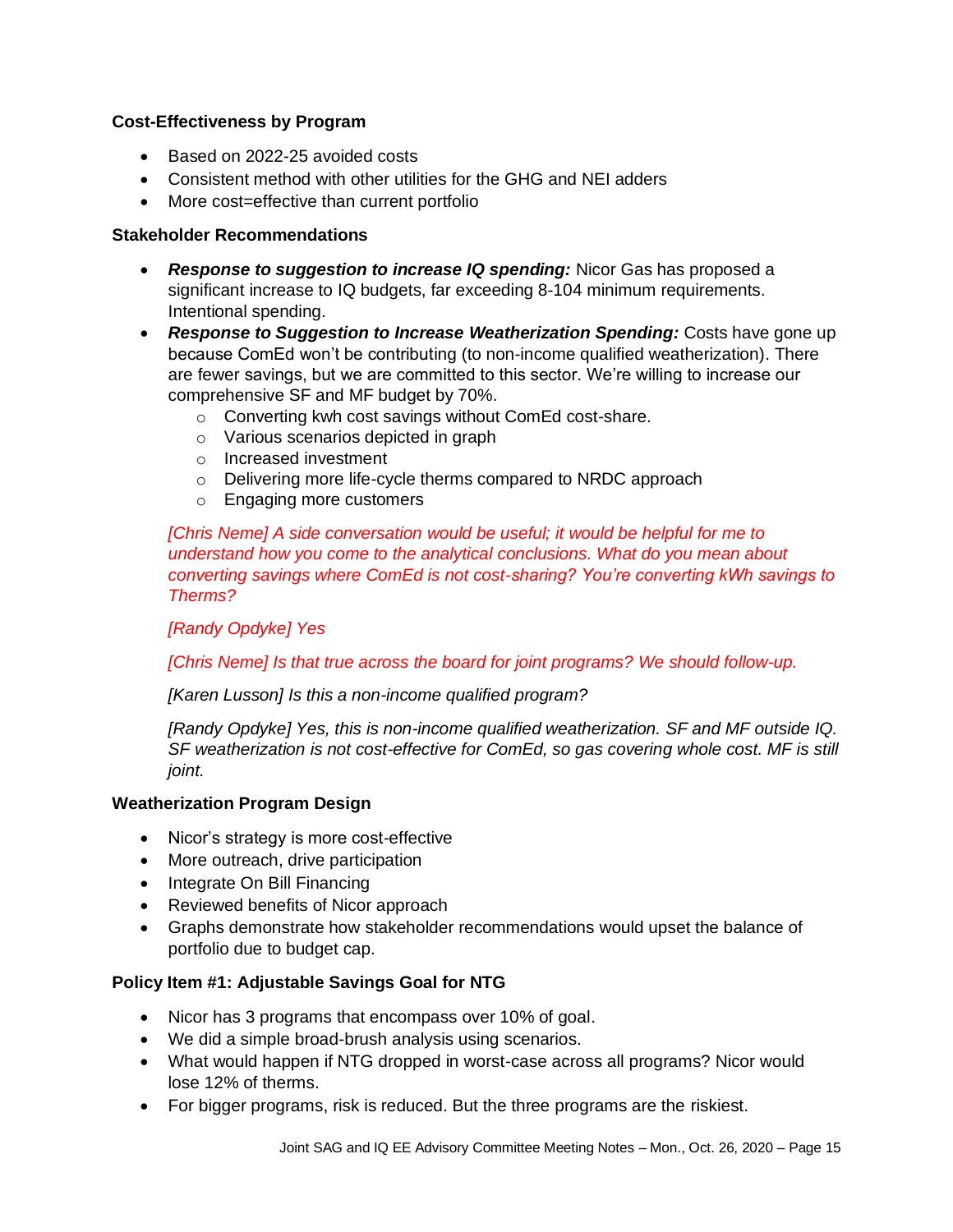## **Policy Item #2: Converting Unclaimed Electricity Savings**

- Allow Nicor to convert electricity and other fuels savings towards therm goal.
- FEJA converts kWh savings at the site. Convert at the source would be a better way. Protects Nicor where partners can't commit.

*[Chris Neme] On electric side, the statute sets goals. But for gas, you get to set the goals you think you can achieve. Why do you need this in that context?*

*[Ted Weaver] Look what happened this year. Those goals were set, assuming ComEd would pay a certain amount for programs. But ComEd was unable to continue (with single family weatherization, for example). Therefore, Nicor's program costs went up while savings goal remained the same. Nicor was left struggling to achieve goals. This gives more flexibility in both directions – utilities joining or dropping programs.*

*[Chris Neme] This is another risk hedge?*

*[Ted Weaver] Yes.*

*[Chris Neme] Let's follow-up, I have some concerns about this.* 

# **Closing and Next Steps**

*Celia Johnson, SAG Facilitator*

- The SAG meetings on Monday, Nov. 16 and Tuesday, Nov. 17 will provide an opportunity for initial feedback on preliminary 2022-2025 EE Portfolios, prior to final negotiations between utilities and non-financially interested stakeholders.
	- o **Due Date for Feedback Notification:** If you have feedback to share on preliminary 2022-2025 Utility EE Portfolios and would like to present during the November 16-17 meetings, please notify Celia Johnson by email: [Celia@CeliaJohnsonConsulting.com](mailto:Celia@CeliaJohnsonConsulting.com) **no later than Friday, Nov. 6**. This notification is needed to organize agendas.
	- o **Due Date for Completed Feedback Template: By Thursday, November 12**
		- Completed feedback templates will be circulated to attendees before the November meetings.
		- Please note: You may create a PowerPoint presentation instead of filling out a template. Creating a presentation is not required.
- Utilities will follow-up individually on the questions below.

#### **Summary of Questions for ComEd**

- 1. Chris Neme: Is ComEd doing anything similar to IQ South (for IQ North) regarding CBO and CAA feedback?
- 2. Phil Mosenthal: Interested in talking more about Third Party process.
- 3. ComEd to follow-up with Chris Neme for deeper dive on networked lighting controls
- 4. ComEd to breakdown portfolio therms conversion in more detail; Karen Lusson and Phil Mosenthal raised questions
- 5. Phil Mosenthal: Is small business dominated by tubular LED replacement or is ComEd trying to get new fixtures and controls?
- 6. Jim Jerozal: For residential smart technologies, does that include fuel conversions for heat pumps?